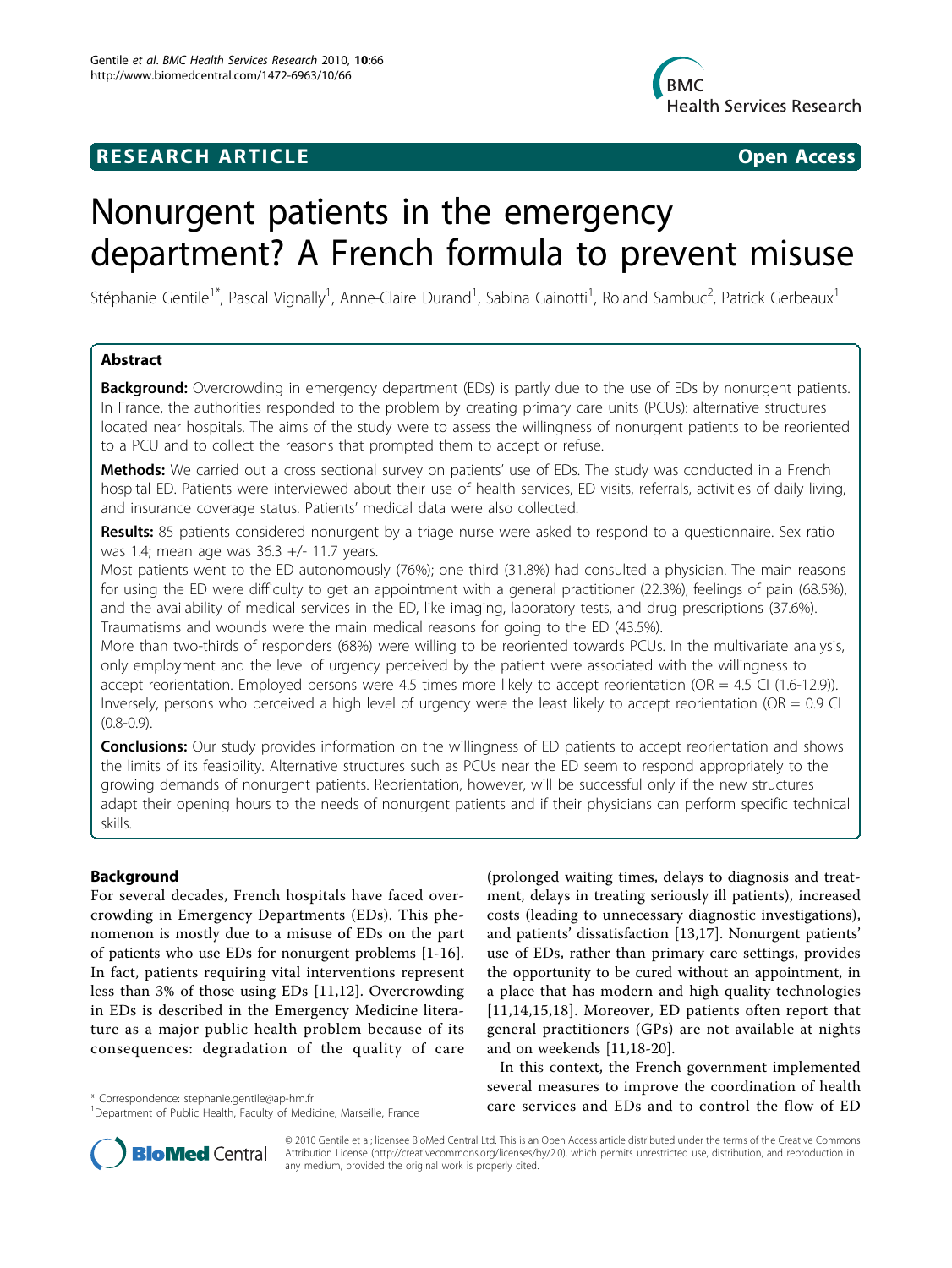visits [[21\]](#page-5-0). One of the measures was to develop alternative health care structures named primary care units (PCU). These PCUs may be localized in the hospital near EDs, which facilitates the transition of patients from one service to another. However, this localization is still marginal [[11,22\]](#page-5-0). PCUs may also be outside the hospital and are termed GP consultations without appointment, but they require the patient to leave the hospital [[22-24](#page-5-0)]. These alternative health care structures, can take care of nonurgent patients who go by themselves to an ED or have been wrongly directed to one.

The reorientation of nonurgent patients to a PCU must be decided in the triage area of the ED [[24](#page-5-0),[25\]](#page-5-0). However, the reorientation presents medico-legal problems if it is performed by a non-physician. But, in fact, few ED physicians are available in the triage area, due to the costs of this provision [[26](#page-5-0)]. In most cases, the reorientation is performed by a triage nurse following the guidelines of the French Society of Medical Emergency. The triage nurse must assess the patients' needs for care and the severity of their health problems in order to reorient them in a timely and adequate manner. If a PCU is available near the ED, the triage nurse may suggest (but cannot require) that patients be examined at the PCU for their health problems [[27\]](#page-5-0).

We conducted a study in the ED of a University Hospital of Marseille to assess the willingness of nonurgent patients to be reoriented outside the ED to a PCU. The secondary objective was to collect the reasons that prompted them to accept or refuse. The results of this study will inform policy makers on the acceptability of PCUs.

### Methods

### Study setting

A cross-sectional study was conducted in the adult ED of La Conception Hospital in Marseille, France. Data was collected during a week, from 9 am to 8 pm. Each day, two time slots of two hours corresponding to peak ED consultation were randomly selected.

#### Population

We included all patients aged 18 years and older presenting to the ED during the study period, arriving by their own means and identified as nonurgent by a triage nurse in the triage area. Consent for an interview and medical chart access was obtained from the patients. Confidentiality was ensured. Patients were excluded if they had communication difficulties not related to their presenting complaint.

#### Study protocol

Data were collected immediately after the triage process and before examination by the medical staff of the ED. Following informed consent, patients were invited to complete a questionnaire with a research assistant in the ED. The standardized questionnaire included 32 items [Additional file [1](#page-4-0)] The first part of the questionnaire covered socio-demographic data (age, gender, country of origin, marital status) and socio-economic characteristics (level of education, employment status, health insurance status); the second part covered the patient's usual source of care (follawed by a GP, number of GP consultations in the last year); the third part covered the ED visit (day for visiting the ED, principal reason for attending the ED, duration of presenting problem, previous contact with a physician for the same reason prompting the patient to visit the ED, reference to the ED, level of urgency perceived by the patient on a scale from 0 for "no urgency" to 20 for "extremely urgent problem").

A last part was designed to assess the willingness of patients identified as nonurgent to be reoriented to a hypothetical PCU outside the ED and to explore factors associated or not with this reorientation (such as guarantee to be received in consultation, a PCU near the hospital, and request for an ED physician's agreement for the reorientation...).

At the end of the ED visit, a short questionnaire was completed by ED physicians for each patient included [Additional file [2\]](#page-4-0). The variables covered investigations and treatments performed in the ED, and referral and discharge decisions made (home or hospital admission).

#### Data analysis

Data were collected on Microsoft Excel software and analyzed on Spss 15.0. We compared all the variables characterizing the patient and the ED visit with the patient's willingness to accept or not the reorientation to a PCU. Data were analyzed by using frequencies and  $\chi^2$  tests to investigate the association between dichotomous and categorical variables. The Mann-Whitney U test was used for ordinal variables and Student's t test for continuous variables.

Moreover, we used a multivariate logistic regression method to quantify the strength of the independent associations between factors linked to the patient and the willingness regarding reorientation to a PCU. Variables obtaining a  $p$  value  $< 0.2$  in the univariate analysis were included in the logistic regression analysis.

Our study does not need to be approved by an ethics committee under the criteria of the bioethics law. Indeed, the transposition into French law of Directive 2001/20/CE, which relates to good clinical practice in the conduction of trials on drugs for human use, has required the modification of certain provisions that concern the protection of persons participating in biomedical research, in particular those provisions concerning the conditions for the authorization of biomedical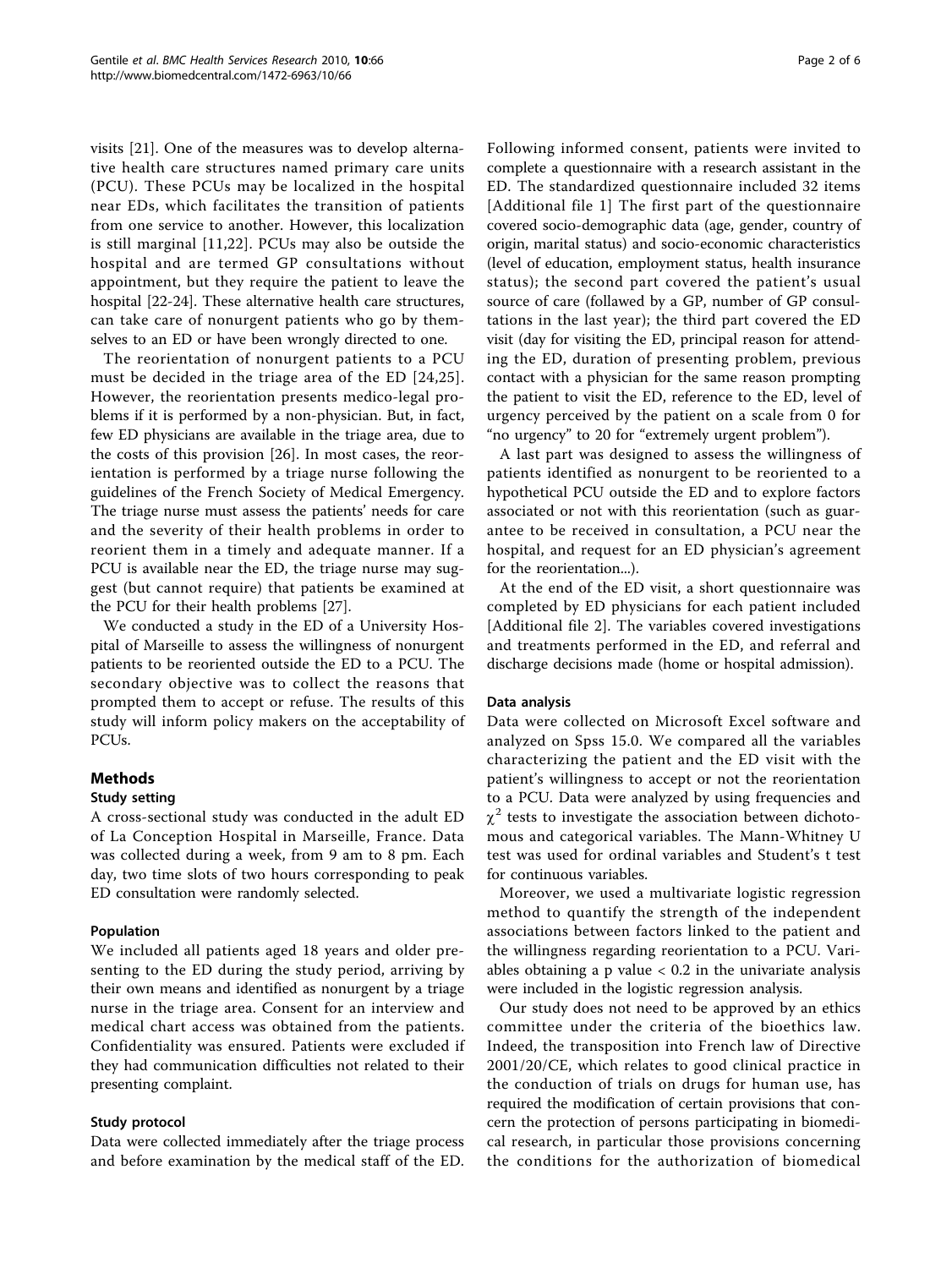<span id="page-2-0"></span>research. The law 2004-806 of August 9, 2004 categorize three research categories: biomedical research, research on standard care, and non interventional research [\[28](#page-5-0)]. The non interventional research does not need to be approved by an Committee for the Protection of Persons, because of its observational nature and does not require the authorization of the National Commission for Informatics and Freedom due respect for patient anonymity.

## Results

During the study period, 630 consecutive adult patients visited the ED. Among them, 245 (38.9%) came in the time slots randomly. Among these 245 patients, triage nurses identified 110 patients as nonurgent, that is, who could be treated by a GP (44.9%); 85 of them were interviewed (77.2%). Twenty-five patients were excluded from the analysis because they left without being seen, refused to participate in the study, or were unable to provide data because of altered mental status or other reasons.

## Characteristics of ED patients identified as nonurgent by triage nurses

The mean age of nonurgent patients was 36.3 years (SD, 11.7; range 18-70). In this group, 58.8% were men and 69.4% were employed [Table 1]. Most of the nonurgent patients had medical insurance (80%); 23.5% of them were covered by French national health insurance for individuals and families with low income and resources. This insurance is called the "CMU". The majority of nonurgent patients reported being followed by a GP (70.6%) [Table 2].

Circumstances and reasons provided for attending the ED Presenting problems had lasted less than 24 hours for two third of patients identified as nonurgent by triage nurses. One third of nonurgent patients had tried to contact their GP before presenting to the ED. Most nonurgent patients were self-referred (76%); the others were referred by their GP (17.6%) or referred for medico-legal reasons (5.9%) (employer, police) [Table [3](#page-3-0)].

The most common reasons provided for attending the ED were pain (65.8%) and a need for diagnostic investigations (37.6%). Half the nonurgent patients were consulting for traumatologic problems. Nearly one quarter (22.3%) came to the ED because of difficulty in accessing their usual sources of care.

The mean level of urgency perceived by the patient was  $10.6 \pm 5.6$  (median = 10; range 1-20). One third received additional investigations; only 6 patients received treatment, and none were hospitalized.

| Table 1 Characteristics of ED patients identified as |
|------------------------------------------------------|
| nonurgent willing to accept reorientation            |

#### Table 2 Medical insurance and regular source of care

|                              | Accepting<br>$n = 58$ | <b>Not</b><br>accepting<br>$n = 27$ | <b>Total</b><br>$n = 85$ | p     |
|------------------------------|-----------------------|-------------------------------------|--------------------------|-------|
| Mean age $\pm$ SD**          | $36.1 \pm 12.7$       | $36.6 \pm 9.3$                      | $36.3 \pm 11.7$          | 0.858 |
|                              | $n(%^*)$              | $n(%^*)$                            | n                        |       |
| Sex                          |                       |                                     |                          | 0.373 |
| Male                         | 36(62.1)              | 14 (51.9)                           | 50                       |       |
| Female                       | 22 (37.9)             | 13 (48.1)                           | 35                       |       |
| Birthplace                   |                       |                                     |                          | 0.124 |
| Other country                | 16(27.6)              | 12 (44.4)                           | 28                       |       |
| France                       | 42 (72.4)             | 15 (55.6)                           | 57                       |       |
| Marital status               |                       |                                     |                          | 0.682 |
| Living without a<br>partner  | 13 (22.4)             | 5(18.5)                             | 18                       |       |
| Living with a partner        | 45 (77.6)             | 22 (81.5)                           | 67                       |       |
| Level of education           |                       |                                     |                          |       |
| More than basic<br>education | 26 (44.8)             | 8(29.6)                             | 34                       | 0.183 |
| Basic education or<br>less   | 32 (55.2)             | 19 (70.4)                           | 51                       |       |
| Employment status            |                       |                                     |                          | 0.004 |
| Employed                     | 46 (79.3)             | 13 (48.1)                           | 59                       |       |
| Unemployed                   | 12(20.7)              | 14 (51.9)                           | 26                       |       |

\* Column percentages, \*\* SD: Standard Deviation

|                                                                       | Accepting<br>$n = 58$ | <b>Not</b><br>accepting<br>$n = 27$ | <b>Total</b><br>$n = 85$ | p     |
|-----------------------------------------------------------------------|-----------------------|-------------------------------------|--------------------------|-------|
|                                                                       | n (%*)                | $n (%^*)$                           | n                        |       |
| Medical insurance with supplementary health insurance                 |                       |                                     |                          |       |
| Yes                                                                   | 48 (82.8)             | 23 (85.2)                           | 71                       |       |
| No                                                                    | 10 (17.2)             | 4(14.8)                             | 14                       |       |
| CMU**                                                                 |                       |                                     |                          | 0.002 |
| Yes                                                                   | 8 (13.8)              | 12(44.4)                            | 20                       |       |
| No                                                                    | 50 (86.2)             | 15(55.6)                            | 65                       |       |
| Regular source of care                                                |                       |                                     |                          | 0.588 |
| Yes                                                                   | 42 (72.4)             | 18 (66.7)                           | 60                       |       |
| No                                                                    | 16(27.6)              | 9(33.3)                             | 25                       |       |
| Source of care                                                        |                       |                                     |                          | 0.127 |
| Followed by a GP                                                      |                       | 36 (62.1) 12 (44.4)                 | 48                       |       |
| Other                                                                 | 22 (37.9)             | 15(55.6)                            | 37                       |       |
| Mean of consultations at the GP during the last year $(\pm SD^{***})$ |                       |                                     |                          |       |
|                                                                       | $2.9 \pm 3.1$         | $4.2 \pm 5.1$                       | $3.3 \pm 3.9$            | 0.170 |
| ED visits during the last<br>year                                     |                       |                                     |                          | 0.065 |
| None                                                                  | 40 (69.0)             | 13 (48.1)                           | 53                       |       |
| One time or more                                                      | 18 (31.0)             | 14 (51.9)                           | 32                       |       |

\* Column percentages, \*\* CMU: French health insurance designed specifically to individuals and families with low incomes and resources, \*\*\* SD: Standard Deviation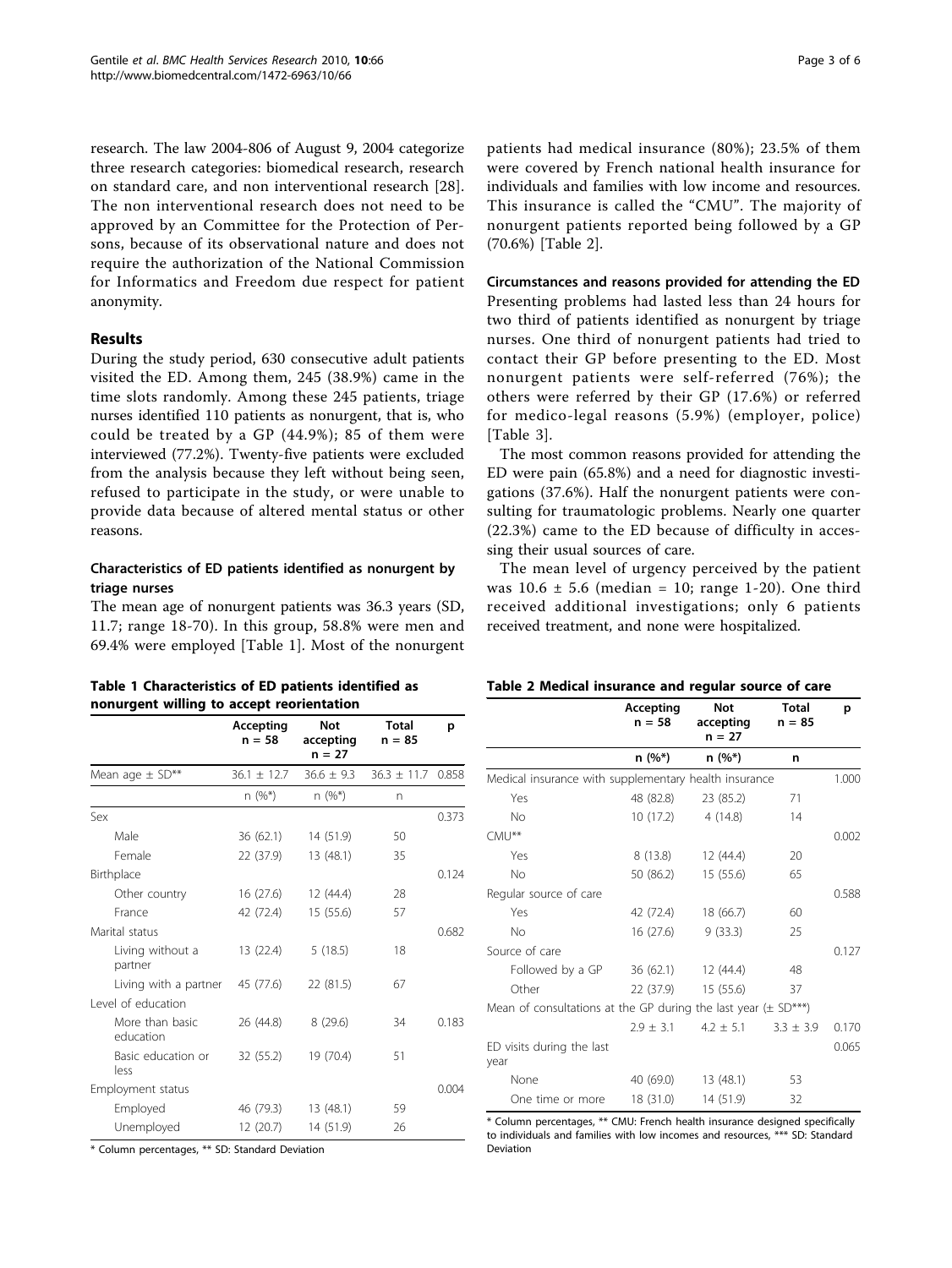<span id="page-3-0"></span>Table 3 Circumstances and reasons provided for attending the ED

|                                                                | Accepting<br>$n = 58$ | Not accepting<br>$n = 27$ | <b>Total</b><br>$n = 85$ | p     |
|----------------------------------------------------------------|-----------------------|---------------------------|--------------------------|-------|
|                                                                | $n(%^*)$              | $n(%^*)$                  | n                        |       |
| Day of ED visit                                                |                       |                           |                          | 0.277 |
| Weekday                                                        | 36 (62.1)             | 20 (74.1)                 | 56                       |       |
| Weekend day                                                    | 22 (37.9)             | 7(25.9)                   | 29                       |       |
| Previous contact with a GP                                     |                       |                           |                          | 0.225 |
| Yes                                                            | 16(27.6)              | 11(40.7)                  | 27                       |       |
| <b>No</b>                                                      | 42 (72.4)             | 16 (59.3)                 | 58                       |       |
| Duration of presenting problem                                 |                       |                           |                          | 0.941 |
| $\leq$ 1 day                                                   | 37 (63.8)             | 17(63.0)                  | 54                       |       |
| $> 1$ day                                                      | 21 (36.2)             | 10 (37.0)                 | 31                       |       |
| Referral to the ED                                             |                       |                           |                          | 0.664 |
| Self/Relative referral                                         | 46 (79.3)             | 19 (70.4)                 | 65                       |       |
| GP                                                             | 9(15.5)               | 6(22.2)                   | 15                       |       |
| Employer                                                       | 3(5.2)                | 2(7.4)                    | 5                        |       |
| Mean level of urgency perceived by the patient $(\pm SD^{**})$ | $9.4 \pm 5.5$         | $13.0 \pm 5.2$            | $10.6 \pm 5.6$           |       |
| Pain                                                           |                       |                           |                          | 0.577 |
| Yes                                                            | 38 (65.5)             | 16 (59.3)                 | 54                       |       |
| <b>No</b>                                                      | 20 (34.5)             | 11(40.7)                  | 31                       |       |
| Principal reason for attending the ED ( $n = 83$ )             |                       |                           |                          | 0.100 |
| Somatic injuries                                               | 24 (42.1)             | 16(61.5)                  | 40                       |       |
| Traumatic injuries                                             | 33 (57.9)             | 10(38.5)                  | 43                       |       |
| Diagnostic investigation(s) performed at the ED                |                       |                           |                          | 0.348 |
| Yes                                                            | 21 (36.2)             | 7(25.9)                   | 28                       |       |
| <b>No</b>                                                      | 37 (63.8)             | 20 (74.1)                 | 57                       |       |
| Treatment for trauma performed at the ED                       |                       |                           |                          | 1.000 |
| Yes                                                            | 4(6.9)                | 2(7.4)                    | 6                        |       |
| No                                                             | 54 (93.1)             | 25 (92.6)                 | 79                       |       |

\* Column percentages, \*\* SD: standard deviation

## Nonurgent patients' willingness to accept or not the reorientation to a PCU

More than two-thirds of patients identified as nonurgent (68.2%) would accept being reoriented to a PCU by the triage nurse. Patients accepting the reorientation were significantly more likely to be employed, benefited less from "CMU" insurance [Table [2\]](#page-2-0), and had a lower mean level of perceived urgency [Table 3]. In the multivariate analysis, willingness to accept reorientation was associated with employment status and the level of urgency perceived by the patient [Table 4]. Employed persons were 4.5 times more likely to accept reorientation (odds

Table 4 Variables associated with willingness to accept reorientation

|                                                           |            | Odds ratio and 95%<br>confidence interval | р     |
|-----------------------------------------------------------|------------|-------------------------------------------|-------|
| Level of urgency perceived $13 \pm 5.2$<br>by the patient |            | $0.9(0.8-0.9)$                            | 0.019 |
| Employed                                                  | 12 (22.0%) | $4.5(1.6-12.9)$                           | 0.005 |

ratio (OR), 4.5; 95% confidence interval (CI), 1.6-12.9). Inversely, persons who perceived a high level of urgency were the least likely to accept a reorientation (OR, 0.9; 95% CI, 0.8-0.9).

Thirteen percent of nonurgent patients willing to accept reorientation did not want to go to a PCU located outside the hospital. Several nonurgent patients agreeing to be reoriented to a PCU outside the hospital stipulated certain conditions: a guarantee to be received in consultation (23.5%), a PCU near the hospital (23.5%), and the agreement of an ED physician for the reorientation (17.6%).

Among the nonurgent patients refusing reorientation (31.8%), almost 41% would be willing to pay an extra fee for being treated at the ED. These patients had a higher level of education ( $p = 0.038$ ).

#### **Discussion**

This study describing the use of ED by nonurgent patients and the willingness to accept reorientation to PCU is based on a small sample size. However, the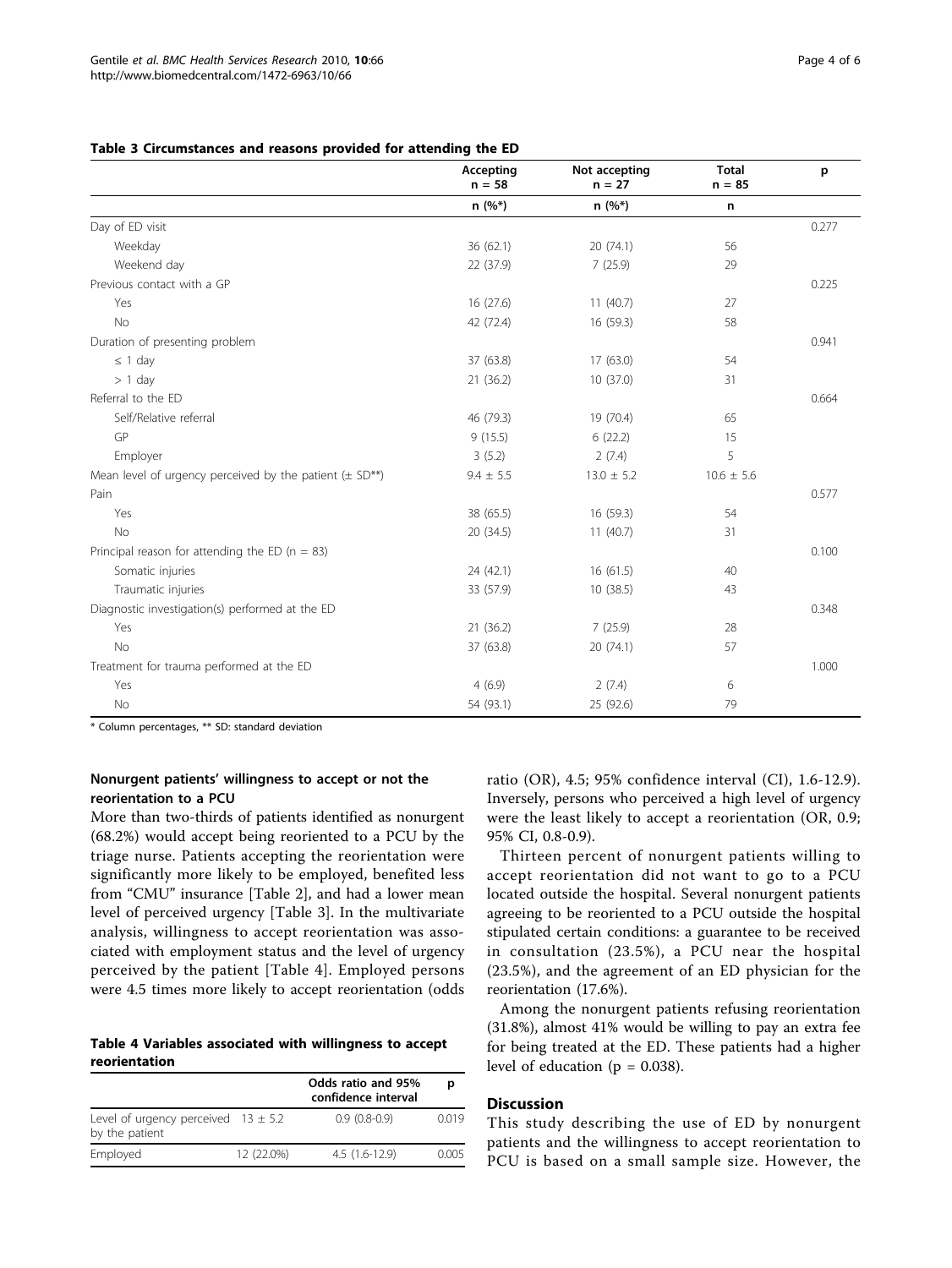<span id="page-4-0"></span>sample seems representative of the target population because of the following reasons. The socio-demographic characteristics of our sample were similar to those reported in the literature on the subject [[14,15,29-31](#page-5-0)]: included patients were young, male, with a low level of education, and employed. As in the literature, most patients decided to go to the ED directly without prior contact with their GP and pain perceived by the patient, need of access to diagnostic investigations, and difficulty in accessing ambulatory healthcare services were the most common reasons provided by patients for attending the ED [\[12](#page-5-0)-[14](#page-5-0),[29](#page-5-0)-[31\]](#page-5-0).

However, our sample has two specificities. First, they had a more precarious socio-economic status than the general French population. Indeed, a high percentage of patients had "CMU" insurance (23.5% in our study versus 8% for the general French population) and a high percentage had complementary insurance (16.5% in our study versus 7% for the general French population) [\[32](#page-5-0)]. Second, the proportion of nonurgent patients identified by the triage nurse for reorientation (44.9%) may seem overestimated compared to proportions in other publications (30%) [[13](#page-5-0),[14,33](#page-5-0)-[37](#page-5-0)]. The proportion of nonurgent patients found in the literature varies considerably (4.8% to 90%) according to the triage criteria used and time of categorization into urgent or nonurgent cases (prospectively in triage area or retrospectively at the end of the consultation). However, none of nonurgent patients included in our study were hospitalized, which confirms the validity of our sample.

Our results show that nonurgent patients are willing to accept potential reorientation to a PCU. The willingness to accept reorientation appears to be related to a higher economic level; also, the patients accepting the principle were more likely to be employed. The perceived level of urgency is also a key element, which confirms the need to educate patients about which problems require care at the ED and those that require an consultation with a GP [[7](#page-5-0),[11](#page-5-0),[18](#page-5-0),[36](#page-5-0)-[38\]](#page-5-0). However, willingness to accept reorientation depended on the following prerequisite: the guarantee of obtaining a medical consultation in a PCU located near the ED. To ensure this prerequisite and properly manage patient flow, the PCU and EDs will have to cooperate and coordinate their activities. Moreover, we note that nearly 58% of patients accepting reorientation consulted for traumatic problems, which requires as a prerequisite the ability of GPs to practice acts of minor surgery (such as sutures and strapping).

Our study highlights another important result: nearly one third of patients refusing reorientation would be willing to pay an extra fee to be treated in the ED. This result requires consideration because it shows the actual motivation of these patients in their choices to go to EDs.

Altogether, results show ED patients agree to be reoriented to a PCU. PCUs seem to be a relevant solution to solve the problem of ED overcrowding [[24,25\]](#page-5-0). In practice, the implementation of PCUs depends on the proximity of the structure, the conformity of time slots between EDs and PCUs, and the realization of acts of minor surgery.

#### Conclusion

Our study provides essential information on the willingness of ED patients identified as nonurgent to accept reorientation to an alternative health care structure and shows the limits of its feasibility. Alternative structures such as primary care units near the ED seem to be respond appropriately to the growing demands of nonurgent patients.

Additional file 1: Patient questionnaire. Questionnaire used to assess the willingness of patients identified as nonurgent to be reoriented to a hypothetical PCU outside the ED and to explore factors associated or not with this reorientation. Click here for file [ http://www.biomedcentral.com/content/supplementary/1472-6963-10- 66-S1.DOC ] Additional file 2: ED physician questionnaire. Questionnaire used to assess the ED visit. Click here for file

[ http://www.biomedcentral.com/content/supplementary/1472-6963-10- 66-S2.DOC ]

#### Author details

<sup>1</sup>Department of Public Health, Faculty of Medicine, Marseille, France. 2 Emergency Department of University Hospital, Marseille, France.

#### Authors' contributions

SG participated in the design and the coordination of the study, performed the statistical analysis and helped to draft the manuscript. PV, SG, ACD and PG participated in the design of the study, interpreted the results and helped to draft the manuscript. RS participated in the statistical analysis and helped to draft the results. All authors read and approved the final manuscript.

#### Competing interests

The authors declare that they have no competing interests.

Received: 16 February 2009 Accepted: 15 March 2010 Published: 15 March 2010

#### References

- Cunningham PJ, Clancy CM, Cohen JW, Wilets M: [The use of hospital](http://www.ncbi.nlm.nih.gov/pubmed/10153309?dopt=Abstract) [emergency department for non urgent health problems: a national](http://www.ncbi.nlm.nih.gov/pubmed/10153309?dopt=Abstract) [perspective.](http://www.ncbi.nlm.nih.gov/pubmed/10153309?dopt=Abstract) Med Care Res Rev 1995, 52:453-74.
- 2. Buesching DP, Jablonowski A, Vesta E, Dilts W, Runge C, Lund J, Porter R: [Inappropriate emergency department visits.](http://www.ncbi.nlm.nih.gov/pubmed/3893239?dopt=Abstract) Ann Emerg Med 1985, 14:672-6.
- 3. Derlet RW, Richards JR: [Overcrowding in the nation](http://www.ncbi.nlm.nih.gov/pubmed/10613941?dopt=Abstract)'s emergency [departments: complex causes and disturbing effects.](http://www.ncbi.nlm.nih.gov/pubmed/10613941?dopt=Abstract) Ann Emerg Med 2000, 35:63-8.
- Richardson LD, Asplin BR, Lowe RA: [Emergency department crowding as a](http://www.ncbi.nlm.nih.gov/pubmed/12239493?dopt=Abstract) [health policy issue: past development, future directions.](http://www.ncbi.nlm.nih.gov/pubmed/12239493?dopt=Abstract) Ann Emerg Med 2002, 40:388-93.
- 5. Richardson LD, Hwang U: [Access to care: a review of the emergency](http://www.ncbi.nlm.nih.gov/pubmed/11691664?dopt=Abstract) [medicine literature.](http://www.ncbi.nlm.nih.gov/pubmed/11691664?dopt=Abstract) Acad Emerg Med 2001, 8:1030-6.